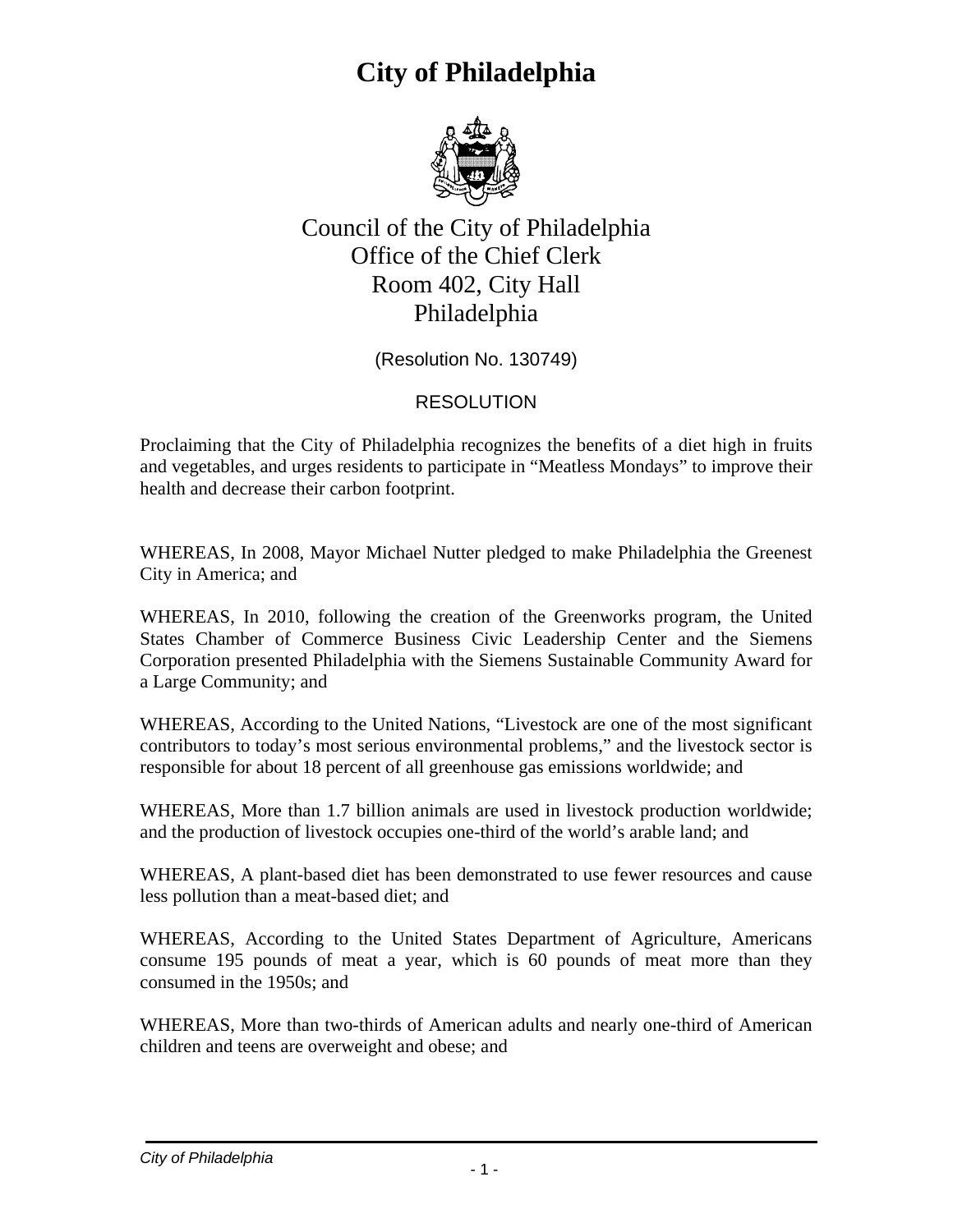*RESOLUTION NO. 130749 continued* 

WHEREAS, Of the ten largest cities in the United States, Philadelphia has the highest rates of obesity and diabetes; and

WHEREAS, According to the Philadelphia Department of Health, in 2008, 64% of Philadelphia's adults and 57% of Philadelphia's children between ages 6 and 11 were overweight or obese; and nearly 70% of children in North Philadelphia were overweight or obese; and

WHEREAS, Health disparities exist, and African-Americans and Hispanics are at a higher risk of diseases linked to poor diet; and

WHEREAS, The American Dietetic Association recognizes that a vegetarian diet decreases the risk for a variety of health issues including heart disease, high blood pressure, diabetes, obesity, and various cancers; and

WHEREAS, "Meatless Monday," which was founded in 2003 and is a non-profit initiative associated with the Johns Hopkins Bloomberg School of Public Health, encourages people to try food alternatives other than meat at least one day a week; and

WHEREAS, "Meatless Monday" is supported by the Humane League, the Clean Air Council, and the Johns Hopkins Bloomberg School of Public Health; and

WHEREAS, The Baltimore City Public School District; the Los Angeles Unified School District; the Miami-Dade County School District; the City of Los Angeles; the District of Columbia; Montgomery County, Maryland; Villanova University; Yale University; and Temple University, and other school districts, universities, cities, and counties have adopted a "Meatless Monday" policy; now, therefore, be it

RESOLVED, BY THE COUNCIL OF THE CITY OF PHILADELPHIA, That the City of Philadelphia recognizes the benefits of a diet high in fruits and vegetables and urges residents to participate in "Meatless Monday."

FURTHER RESOLVED, That an Engrossed copy of this resolution be presented to representatives of the Humane League as evidence of the sincere sentiments of this legislative body.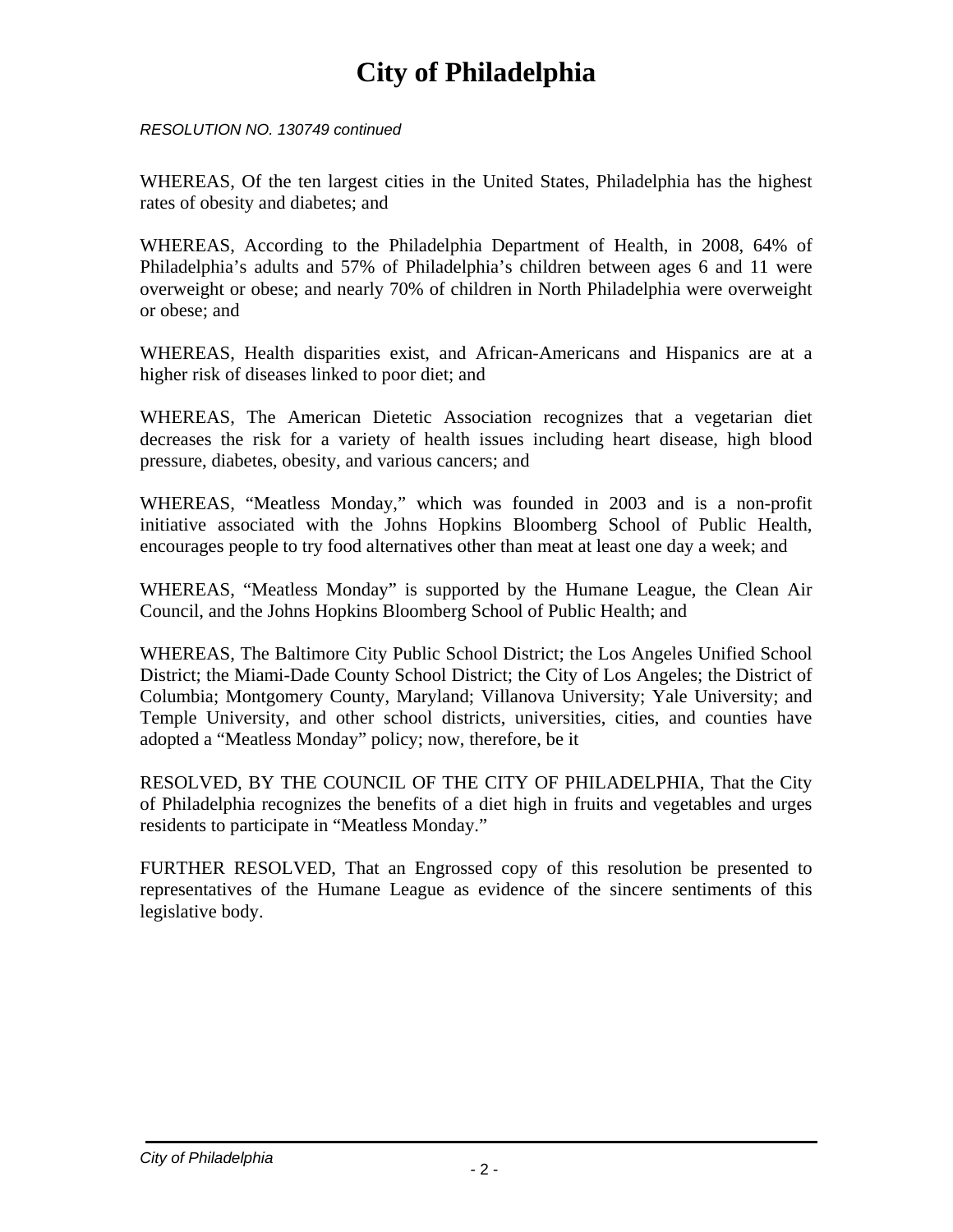*RESOLUTION NO. 130749 continued*